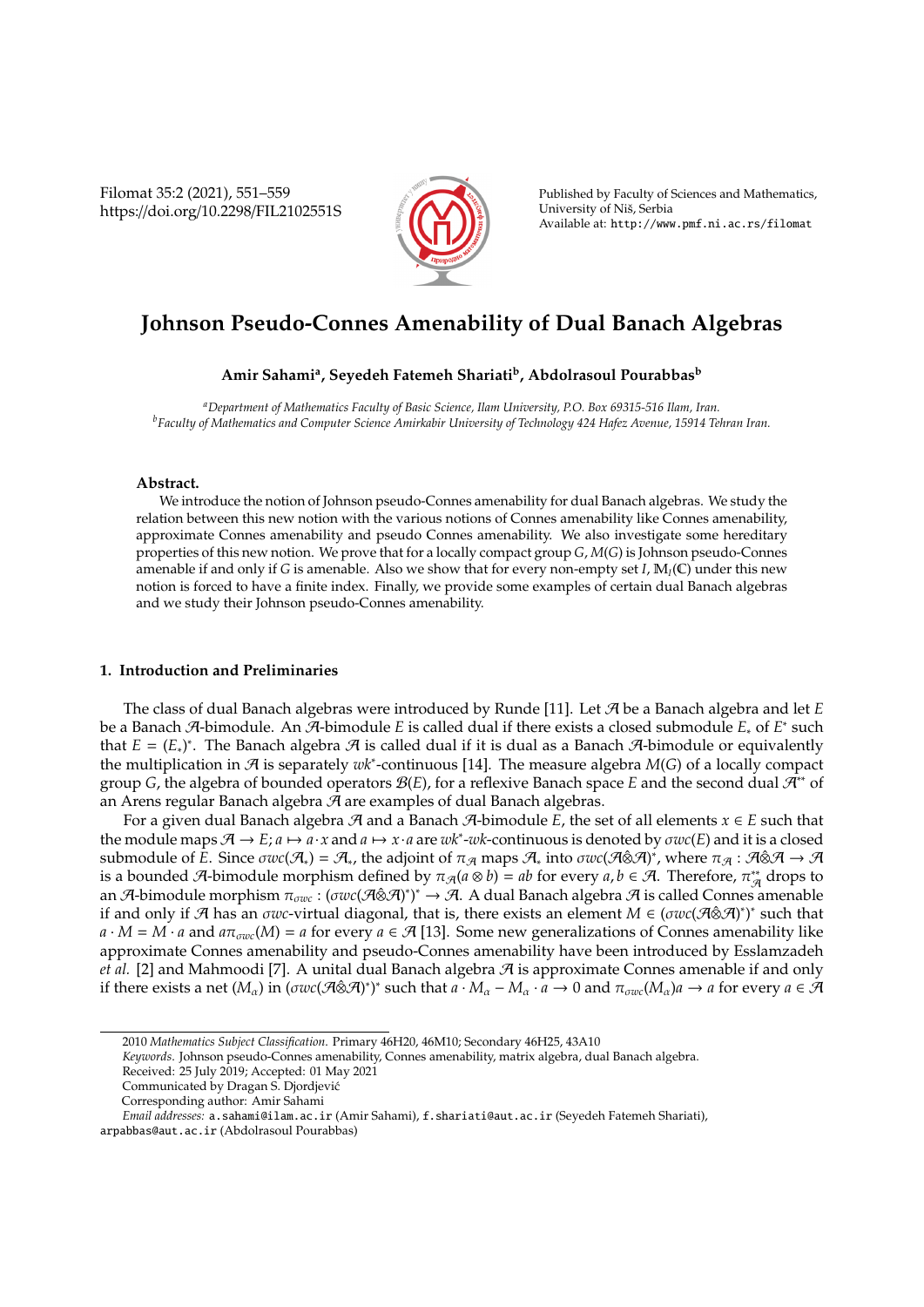[2, Theorem 3.3]. Also the dual Banach algebra  $\mathcal A$  is called pseudo-Connes amenable if there exists a net  $(M_\alpha)$  in  $\mathcal{A}\otimes\mathcal{A}$  such that  $a\cdot M_\alpha - M_\alpha\cdot a \stackrel{wk^*}{\rightarrow} 0$  in  $(\sigma wc(\mathcal{A}\otimes\mathcal{A})^*)^*$  and  $\pi_{\sigma wc}(M_\alpha)a \stackrel{wk^*}{\rightarrow} a$  in  $\mathcal{A}$  [7, Definition 4.3].

The notion of Johnson pseudo-contractibility for a Banach algebra was introduced by Sahami*et al.*, which is a weaker notion than amenability and pseudo-contractibility but it is stronger than pseudo-amenability [16]. A Banach algebra  $\mathcal{A}$  is called Johnson pseudo-contractible, if there exists a not necessarily bounded net  $(m_\alpha)$  in  $(A \hat{\otimes} A)^{**}$  such that  $a \cdot m_\alpha = m_\alpha \cdot a$  and  $\pi_A^{**}(m_\alpha)a \to a$  for every  $a \in A$ . They also showed that for a locally compact group *G*, *M*(*G*) is Johnson pseudo-contractible if and only if *G* is discrete and amenable [16, Proposition 3.3]. They characterized the Johnson pseudo-contractibility of  $\ell^1(S)$ , where *S* is a uniformly locally finite inverse semigroup [15, Theorem 2.3]. They showed that for a Brandt semigroup  $S = M^0(G, I)$ over a non-empty set *I*,  $\ell^1$ (S) is Johnson pseudo-contractible if and only if *G* is amenable and *I* is finite [15, Theorem 2.4].

Motivated by these results, we introduce a new concept of amenability in the category of dual Banach algebras in the parallel with Johnson pseudo-contractibility, which we call it Johnson pseudo-Connes amenability. In fact we show that Johnson pseudo-Connes amenability is weaker notion than Connes amenability and it is a stronger notion than approximate Connes amenability and pseudo-Connes amenability.

**Definition 1.1.** *A dual Banach algebra* A *is called Johnson pseudo-Connes amenable, if there exists a not necessarily bounded net*  $(m_\alpha)$  *in*  $(\mathcal{A} \hat{\otimes} \mathcal{A})^*$  such that  $\langle T, a \cdot m_\alpha \rangle = \langle T, m_\alpha \cdot a \rangle$  and  $i^*_{\mathcal{A}_\alpha} \pi^*_{\mathcal{A}}(m_\alpha) a \to a$  for every  $a \in \mathcal{A}$  and  $T \in \sigma \text{wc}(\mathcal{A} \hat{\otimes} \mathcal{A})^*$ , where  $i_{\mathcal{A}_*}: \mathcal{A}_* \hookrightarrow \mathcal{A}^*$  is the canonical embedding.

It is clear that every Johnson pseudo-contractible dual Banach algebra is Johnson pseudo-Connes amenable.

In this paper we investigate the relation between the notion of Johnson pseudo-Connes amenability with the various notions of Connes amenability. Indeed we show that for a dual Banach algebra  $\mathcal{A}$ , Johnson pseudo-Connes amenability of  $\mathcal A$  implies  $\varphi$ -Connes amenability, where  $\varphi$  is a  $wk^*$ -continuous character on  $\mathcal{A}$ . Using this tool we show that for a finite set *I* and a dual Banach algebra  $\mathcal{A}$  with the non-empty *wk*<sup>∗</sup> -continuous character space, a class of *I* × *I*-upper triangular matrix *UP*(*I*, A) is Johnson pseudo-Connes amenable if and only if A is Johnson pseudo-Connes amenable and *I* is singleton.

As an application, we prove that for an arbitrary set *I*, the Banach algebra of  $I \times I$ -matrices over  $\mathbb{C}$ ,  $M_I(\mathbb{C})$ is Johnson pseudo-Connes amenable if and only if *I* is finite. Also we show that for a locally compact group *G*, *M*(*G*) is Johnson pseudo-Connes amenable if and only if *G* is amenable. This result distinguishes our new notion with Johnson pseudo-contractibility. Finally, we provide some examples of certain dual Banach algebras which shows that the difference between this new notion from approximately Connes amenable, pseudo-Connes amenable and  $\varphi$ -Connes amenable.

#### **2. Johnson pseudo-Connes amenability**

For a Banach algebra A, the projective tensor product A⊗A is a Banach A-bimodule via the following actions

 $a \cdot (b \otimes c) = ab \otimes c$ ,  $(a \otimes b) \cdot c = a \otimes bc$   $(a, b, c \in \mathcal{A})$ .

If *E* is a Banach A-bimodule, then *E*<sup>\*</sup> is also a Banach A-bimodule via the following actions

 $(a \cdot f)(x) = f(x \cdot a),$   $(f \cdot a)(x) = f(a \cdot x)$   $(a \in \mathcal{A}, x \in E, f \in E^*)$ .

**Remark 2.1.** *Let* A *be a dual Banach algebra and let E be a Banach* A*-bimodule. Since* σ*wc*(*E* ∗ ) *is a closed* A $s$ ubmodule of  $E^*$ , we have a quotient map  $q: E^{**} \longrightarrow \sigma$ wc $(E^*)^*$ , which is defined by  $q(M) = M|_{\sigma wc(E^*)}$  for every *M* ∈ *E* ∗∗ *.*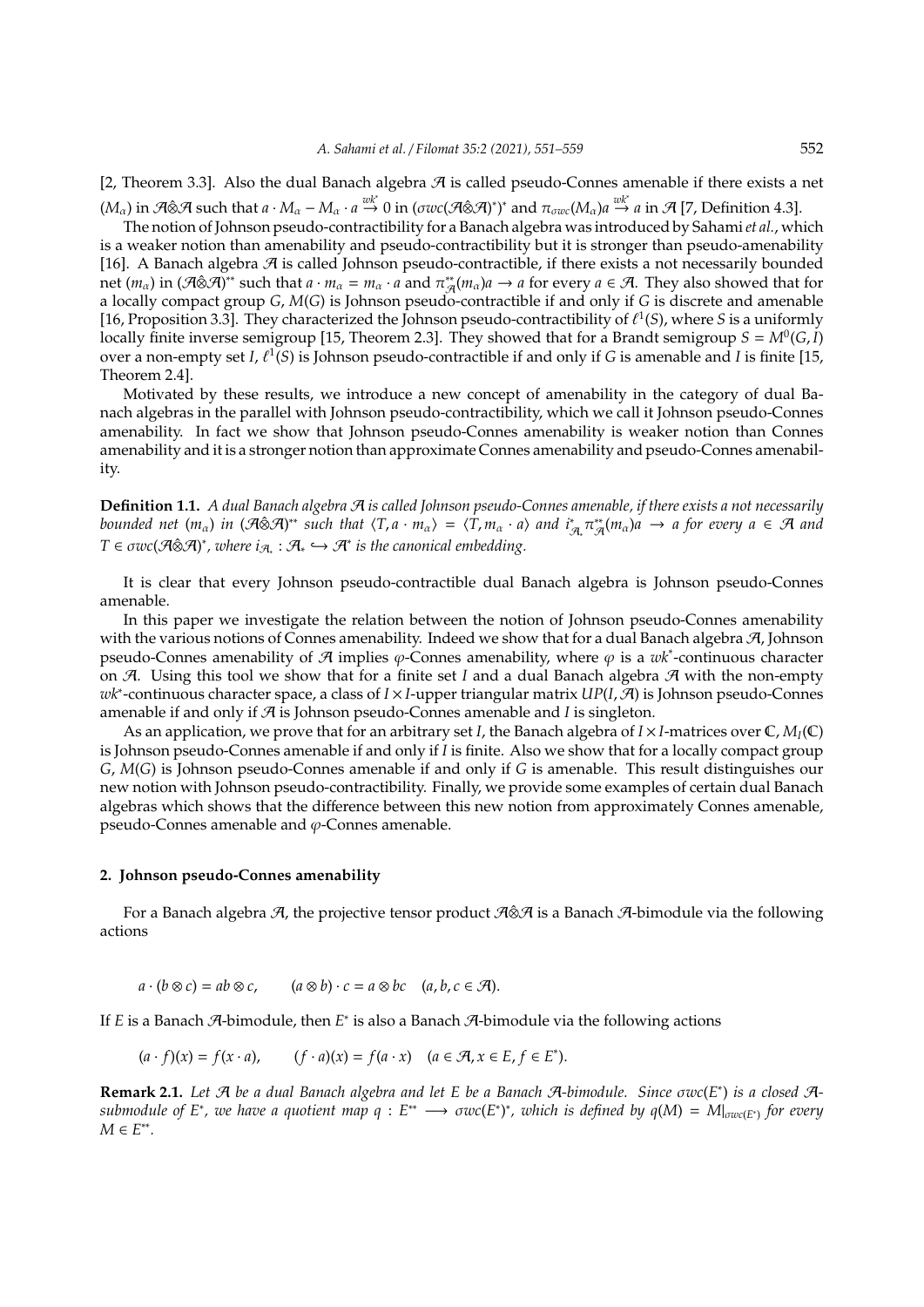**Remark 2.2.** Let A be a dual Banach algebra. Then for every  $M \in (A \hat{\otimes} A)^{**}$  and  $f \in A_*$  we have

$$
\langle f, \pi_{\sigma w c} q(M) \rangle = \langle \pi^* |_{\mathcal{A}_*}(f), q(M) \rangle = \langle \pi^* |_{\mathcal{A}_*}(f), M \rangle = \langle \pi^*(f), M \rangle
$$
  
=  $\langle f, \pi^{**}(M) \rangle = \langle i_{\mathcal{A}_*}(f), \pi^{**}(M) \rangle = \langle f, i_{\mathcal{A}_*}^*, \pi^{**}(M) \rangle$ ,

 $where \ q:(\mathcal{A}\hat{\otimes}\mathcal{A})^{**}\longrightarrow ( \sigma wc(\mathcal{A}\hat{\otimes}\mathcal{A})^{*})^{*} \ \text{is as above. So} \ i_{\mathcal{A}_{\star}}^{*}\pi_{\mathcal{A}}^{**}=\pi_{\sigma wc}q.$ 

**Lemma 2.3.** *Let* A *be a dual Banach algebra. If* A *is Connes amenable, then* A *is Johnson pseudo-Connes amenable.*

*Proof.* Let  $A$  be a Connes amenable Banach algebra. Then by [13, Theorem 4.8], there is an element  $\tilde{M} \in (\sigma wc ( \mathcal{A} \hat{\otimes} \mathcal{A} )^*)^*$  such that

$$
a \cdot \tilde{M} = \tilde{M} \cdot a
$$
 and  $\pi_{\sigma w}(\tilde{M})a = a$   $(a \in \mathcal{A})$ .

Consider  $M \in (A \otimes A)^{**}$  such that  $q(M) = \tilde{M}$ , where  $q : (A \otimes A)^{**} \longrightarrow (\sigma wc (A \otimes A)^{*})^{*}$  is the quotient map as in Remark 2.1. By Remark 2.2, for every  $a \in \mathcal{A}$  and  $T \in \sigma wc(\mathcal{A} \hat{\otimes} \mathcal{A})^*$  we have

 $\langle T, a \cdot M \rangle = \langle T, M \cdot a \rangle$  and  $i_{\mathcal{A}}^* \pi_{\mathcal{A}}^{**}(M) a = a$ .

 $\Box$ 

**Lemma 2.4.** *Let* A *be a dual Banach algebra. If* A *is Johnson pseudo-Connes amenable, then* A *is pseudo-Connes amenable.*

*Proof.* Since A is Johnson pseudo-Connes amenable, there exists a net  $(m_\alpha)$  in  $(A\otimes A)^*$  such that  $\langle T, a \cdot m_\alpha \rangle =$  $\langle T, m_\alpha \cdot a \rangle$  and  $i^*_{\mathcal{A}_\epsilon} \pi^*_{\mathcal{A}}(m_\alpha) a \to a$  for every  $a \in \mathcal{A}$  and  $T \in \sigma wc(\mathcal{A} \hat{\otimes} \mathcal{A})^*$ . By Goldstein's theorem, there is a net  $(u_\beta^\alpha)_{\beta \in \Theta}$  in  $\mathcal{A} \hat{\otimes} \mathcal{A}$  such that  $wk^*$ -  $\lim_{\beta} u_\beta^\alpha = m_\alpha$ . Thus for every  $a \in \mathcal{A}$ 

 $\frac{dw}{\beta}$  -  $\lim_{\beta} a \cdot u_{\beta}^{\alpha} - u_{\beta}^{\alpha} \cdot a = a \cdot m_{\alpha} - m_{\alpha} \cdot a.$ 

Since *i*<sup>\*</sup><sub>A</sub>,  $\pi^*_{A}$  is *wk*<sup>∗</sup>-continuous and the multiplication in A is separately *wk*<sup>\*</sup>-continuous [14, Exercise 4.4.1], for every  $a \in \mathcal{A}$  we have

$$
wk^*-\lim_{\alpha}wk^*-\lim_{\beta}i^*_{\mathcal{A}}\pi_{\mathcal{A}}^{**}(u_{\beta}^{\alpha})a=wk^*-\lim_{\alpha}i^*_{\mathcal{A}}\pi_{\mathcal{A}}^{**}(m_{\alpha})a=a.
$$

Let  $E = I \times \Theta^I$  be a directed set with product ordering defined by

 $(\alpha, \beta) \leq_E (\alpha', \beta') \Leftrightarrow \alpha \leq_I \alpha' \text{ and } \beta \leq_{\Theta^I} \beta' \quad (\alpha, \alpha' \in I, \beta, \beta' \in \Theta^I),$ 

where  $\Theta^I$  is the set of all functions from *I* into  $\Theta$  and  $\beta \leq_{\Theta^I} \beta'$  means that  $\beta(d) \leq_{\Theta} \beta'(d)$  for every  $d \in I$ . Suppose that  $\gamma = (\alpha, \beta_\alpha)$  and  $n_\gamma = u_\beta^\alpha$ . By iterated limit theorem, one can see that  $wk^*$ - $\lim_{\gamma} a \cdot n_\gamma - n_\gamma \cdot a = 0$  in  $(\sigma wc(\mathcal{A} \hat{\otimes} \mathcal{A})^*)^*$  and by Remark 2.2,  $wk^*$ -  $\lim_{\gamma} \pi_{\sigma wc} q(n_{\gamma})a = a$  in  $\mathcal{A}$ , where  $q : (\mathcal{A} \hat{\otimes} \mathcal{A})^{**} \longrightarrow (\sigma wc(\mathcal{A} \hat{\otimes} \mathcal{A})^*)^*$  is the quotient map as in Remark 2.1. So  $\mathcal A$  is pseudo-Connes amenable [7, Definition 4.3].  $\Box$ 

**Lemma 2.5.** Let  $\mathcal A$  be a unital dual Banach algebra. If  $\mathcal A$  is Johnson pseudo-Connes amenable, then  $\mathcal A$  is approxi*mately Connes amenable.*

*Proof.* Since A is Johnson pseudo-Connes amenable, there exists a net  $(m_\alpha)$  in  $(A \hat{\otimes} A)^*$  such that  $\langle T, a \cdot A \rangle$  $m_{\alpha}$ ) =  $\langle T, m_{\alpha} \cdot a \rangle$  and  $i_{\mathcal{A}_{\alpha}}^* \pi_{\mathcal{A}}^*(m_{\alpha})a \to a$  for every  $a \in \mathcal{A}$  and  $T \in \sigma$ *wc*( $\mathcal{A} \otimes \mathcal{A}$ )<sup>\*</sup>. Let  $\tilde{m}_{\alpha} = q(m_{\alpha})$ , where *q* : (A⊗A)<sup>\*\*</sup> → (σwc(A⊗A)<sup>\*</sup>)<sup>\*</sup> is the quotient map as in Remark 2.1. So *a* ·  $m_\alpha = m_\alpha \cdot a$  for every  $a \in A$  and by Remark 2.2 we have  $\pi_{\sigma w}(\tilde{m}_\alpha)a \to a$ . So  $\mathcal A$  is approximately Connes amenable [2, Theorem 3.3].  $\Box$ 

A dual Banach algebra  $\mathcal A$  is called Connes biprojective if there exists a bounded  $\mathcal A$ -bimodule morphism  $\rho: A \longrightarrow ( \sigma w c (A \hat{\otimes} A)^*)^*$  such that  $\pi_{\sigma w c} \circ \rho = id_{A}$ . Shirinkalam and second author [18] showed that a dual Banach algebra  $\mathcal A$  is Connes amenable if and only if  $\mathcal A$  is Connes biprojective and  $\mathcal A$  has an identity.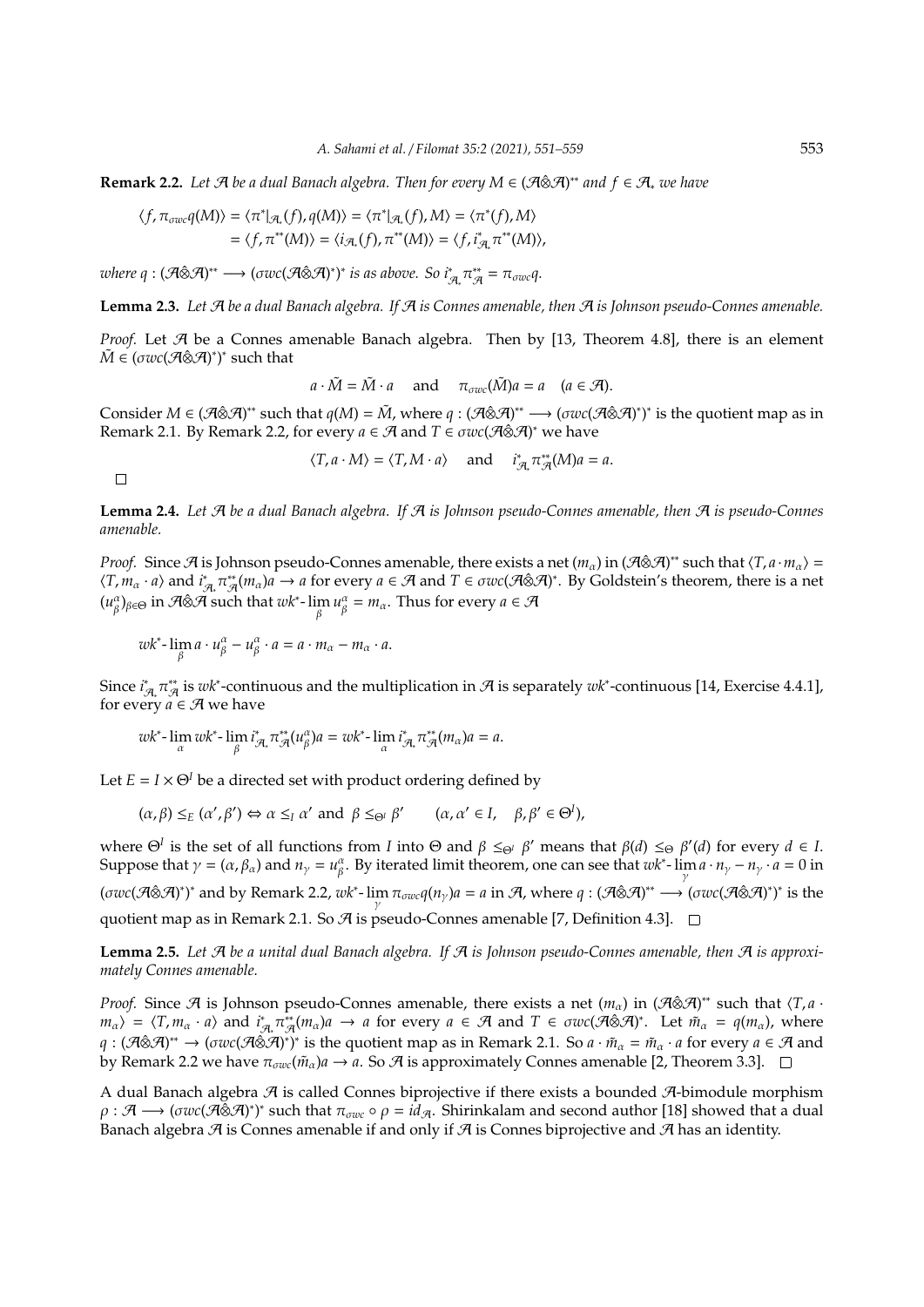**Proposition 2.6.** *Let* A *be a dual Banach algebra with a central approximate identity. If* A *is Connes biprojective, then* A *is Johnson pseudo-Connes amenable.*

*Proof.* Let  $(e_\alpha)$  be a central approximate identity for  $\mathcal A$  and let  $\rho$  :  $\mathcal A$   $\longrightarrow$   $(\sigma wc(\mathcal A\hat{\otimes}\mathcal A)^*)^*$  be a bounded  $\mathcal{A}$ -bimodule morphism such that  $\pi_{\sigma w c} \circ \rho = id_{\mathcal{A}}$ . Consider the net  $\rho(e_{\alpha})$  in  $(\sigma w c(\mathcal{A} \hat{\otimes} \mathcal{A})^*)^*$ . So there is a  ${\rm net}~(m_\alpha)$  in (A⊗A)\*\* such that  $q(m_\alpha)=\rho(e_\alpha)$ , where  $q:(\mathcal A\hat\otimes\mathcal A)^{**}\to(\sigma w c(\mathcal A\hat\otimes\mathcal A)^*)^*$  is the quotient map as in Remark 2.1. For every *a* ∈ *A* and *T* ∈ *σwc*( $\mathcal{A}$ ⊗ $\mathcal{A}$ )<sup>\*</sup> we have

$$
\langle T, a \cdot m_{\alpha} \rangle = \langle T \cdot a, m_{\alpha} \rangle = \langle T \cdot a, m_{\alpha} \vert_{\sigma w c(\mathcal{A} \otimes \mathcal{A})^*} \rangle = \langle T \cdot a, q(m_{\alpha}) \rangle = \langle T \cdot a, \rho(e_{\alpha}) \rangle = \langle T, a \cdot \rho(e_{\alpha}) \rangle
$$
  
=  $\langle T, \rho(a\alpha_{\alpha}) \rangle = \langle T, \rho(e_{\alpha}a) \rangle = \langle T, \rho(e_{\alpha}) \cdot a \rangle = \langle a \cdot T, \rho(e_{\alpha}) \rangle = \langle a \cdot T, q(m_{\alpha}) \rangle = \langle T, q(m_{\alpha}) \cdot a \rangle$   
=  $\langle T, q(m_{\alpha} \cdot a) \rangle = \langle T, (m_{\alpha} \cdot a) \vert_{\sigma w c(\mathcal{A} \otimes \mathcal{A})^*} \rangle = \langle T, m_{\alpha} \cdot a \rangle$ ,

and by Remark 2.2

$$
i_{\mathcal{A}_*}^*\pi_{\mathcal{A}}^*(m_{\alpha})a = \pi_{\sigma wc}q(m_{\alpha})a = \pi_{\sigma wc} \circ \rho(e_{\alpha})a = e_{\alpha}a \to a.
$$

So  $\mathcal A$  is Johnson pseudo-Connes amenable.  $\square$ 

The notion of  $\varphi$ -Connes amenability for a dual Banach algebra  $\mathcal A$  introduced by Mahmoodi and some characterizations were given [8] and [9], where  $\varphi$  is a wk<sup>\*</sup>-continuous character on A. We say that A is  $\varphi$ -Connes amenable if there exists a bounded linear functional *m* on  $\sigma w c(\mathcal{A}^*)$  satisfying  $m(\varphi) = 1$  and  $m(f \cdot a) = \varphi(a)m(f)$  for every  $a \in \mathcal{A}$  and  $f \in \sigma wc(\mathcal{A}^*)$ . The set of all  $wk^*$ -continuous characters on  $\mathcal{A}$  is denoted by ∆*wk*<sup>∗</sup> (A). The following result is an analogue of [16, Proposition 2.4].

**Proposition 2.7.** *Let* A *be a dual Banach algebra and* ϕ ∈ ∆*wk*<sup>∗</sup> (A)*. If* A *is Johnson pseudo-Connes amenable, then* A *is* ϕ*-Connes amenable.*

*Proof.* Since A is Johnson pseudo-Connes amenable, there exists a net  $(m_\alpha)$  in  $(A\otimes A)^*$  such that  $\langle T, a \cdot m_\alpha \rangle =$  $\forall T, m_{\alpha} \cdot a \rangle$  and  $i_{\mathcal{A}}^* \pi_{\mathcal{A}}^*(m_{\alpha})a \to a$  for every  $a \in \mathcal{A}$  and  $T \in \sigma wc(\mathcal{A} \hat{\otimes} \mathcal{A})^*$ . Define  $\theta : \hat{\mathcal{A}} \hat{\otimes} \mathcal{A} \to \mathcal{A}$  by  $\theta(a \otimes b) = \varphi(b)a$ for every  $a, b \in \mathcal{A}$ . So for each  $a, b, c \in \mathcal{A}$ ,

$$
\theta(a \cdot (b \otimes c)) = \theta(ab \otimes c) = \varphi(c)ab = a\theta(b \otimes c),
$$

and

$$
\theta((b \otimes c) \cdot a) = \theta(b \otimes ca) = \varphi(ca)b = \varphi(c)\varphi(a)b = \varphi(a)\theta(b \otimes c),
$$

and also

$$
\langle \theta(b \otimes c), \varphi \rangle = \langle \varphi(c)b, \varphi \rangle = \varphi(b)\varphi(c) = \varphi(bc) = \langle \pi(b \otimes c), \varphi \rangle.
$$

Thus for every  $a \in \mathcal{A}$  and  $u \in \mathcal{A} \hat{\otimes} \mathcal{A}$ 

$$
\theta(a \cdot u) = a\theta(u), \quad \theta(u \cdot a) = \varphi(a)\theta(u), \tag{1}
$$

and

$$
\langle \theta(u), \varphi \rangle = \langle \pi(u), \varphi \rangle. \tag{2}
$$

By Goldstein's Theorem for every  $F \in (A \otimes A)^{**}$  there is a bounded net  $(u_\alpha)$  in  $A \otimes A$  such that  $wk^*$ -  $\lim_\alpha u_\alpha = F$ . Since  $\theta^*$ :  $(\mathcal{A} \hat{\otimes} \mathcal{A})^* \to \mathcal{A}^{**}$  is a *wk*<sup>\*</sup>-continuous map, by (1) for every  $a \in \mathcal{A}$  we have

$$
\theta^{**}(a \cdot F) = w k^* - \lim_{\alpha} \theta^{**}(a \cdot u_{\alpha}) = w k^* - \lim_{\alpha} a \cdot \theta^{**}(u_{\alpha}) = a \cdot \theta^{**}(F),\tag{3}
$$

and

$$
\theta^{**}(F \cdot a) = wk^* - \lim_{\alpha} \theta^{**}(u_{\alpha} \cdot a) = wk^* - \lim_{\alpha} \varphi(a)\theta^{**}(u_{\alpha}) = \varphi(a)\theta^{**}(F),\tag{4}
$$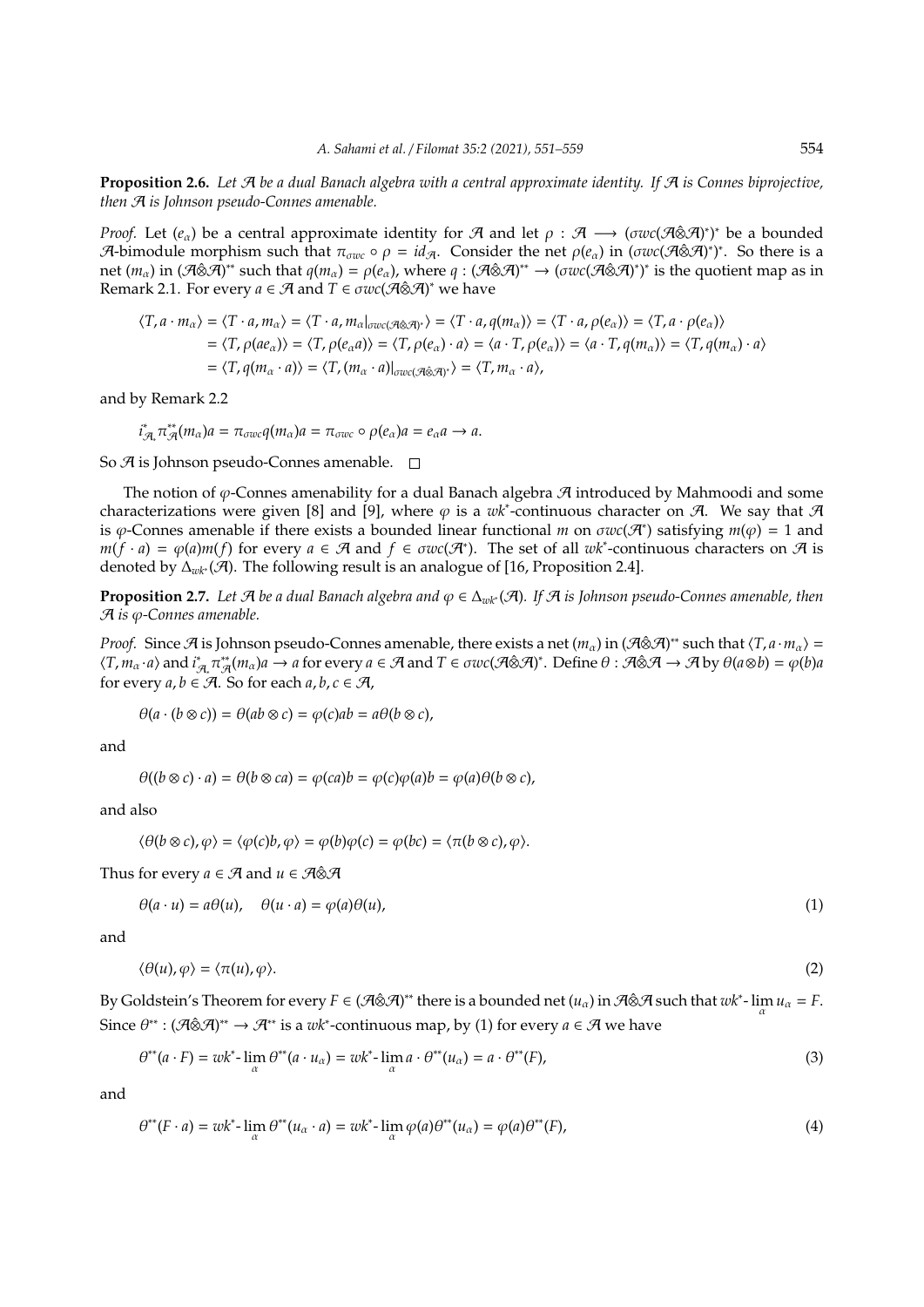and (2) implies that

$$
\langle \varphi, \theta^{**}(F) \rangle = \lim_{\alpha} \langle \varphi, \theta^{**}(u_{\alpha}) \rangle = \lim_{\alpha} \langle \varphi, \pi^{**}_{\mathcal{A}}(u_{\alpha}) \rangle = \langle \varphi, \pi^{**}_{\mathcal{A}}(F) \rangle. \tag{5}
$$

For every  $a \in \mathcal{A}$ ,  $f \in \mathcal{A}^*$  and  $u \in \mathcal{A} \hat{\otimes} \mathcal{A}$  by (1) we have

$$
\langle u, a \cdot \theta^*(f) \rangle = \langle u \cdot a, \theta^*(f) \rangle = \langle \theta(u \cdot a), f \rangle = \varphi(a) \langle \theta(u), f \rangle = \varphi(a) \langle u, \theta^*(f) \rangle,
$$

and

$$
\langle u, \theta^*(f) \cdot a \rangle = \langle a \cdot u, \theta^*(f) \rangle = \langle \theta(a \cdot u), f \rangle = \langle a\theta(u), f \rangle = \langle \theta(u), f \cdot a \rangle = \langle u, \theta^*(f \cdot a) \rangle.
$$

So

$$
a \cdot \theta^*(f) = \varphi(a)\theta^*(f), \quad \theta^*(f) \cdot a = \theta^*(f \cdot a) \quad (a \in \mathcal{A}, f \in \mathcal{A}^*).
$$
 (6)

Since  $\varphi$  is  $wk^*$ -continuous, (6) implies that

θ ∗ (σ*wc*(A<sup>∗</sup> )) ⊆ σ*wc*(A⊗Aˆ ) ∗

.  $(7)$ 

Consider the quotient map  $q : \mathcal{A}^{**} \to (\sigma w c(\mathcal{A}^*))^*$ . By (3), (4) and (7) for every  $a \in \mathcal{A}$  and  $f \in \sigma w c(\mathcal{A}^*)$  we have

$$
\langle f \cdot a, q \circ \theta^{**}(m_{\alpha}) \rangle = \langle f \cdot a, \theta^{**}(m_{\alpha}) \rangle_{\text{GWC}(\mathcal{A}^*)} \rangle = \langle f \cdot a, \theta^{**}(m_{\alpha}) \rangle = \langle f, a \cdot \theta^{**}(m_{\alpha}) \rangle
$$
  
=  $\langle f, \theta^{**}(a \cdot m_{\alpha}) \rangle = \langle \theta^{*}(f), a \cdot m_{\alpha} \rangle = \langle \theta^{*}(f), m_{\alpha} \cdot a \rangle = \langle f, \theta^{**}(m_{\alpha} \cdot a) \rangle$   
=  $\langle f, \varphi(a)\theta^{**}(m_{\alpha}) \rangle = \varphi(a)\langle f, \theta^{**}(m_{\alpha}) \rangle_{\text{GWC}(\mathcal{A}^*)} \rangle = \varphi(a)\langle f, q \circ \theta^{**}(m_{\alpha}) \rangle.$ 

Since  $\varphi$  is  $wk^*$ -continuous,  $\varphi \in \mathcal{A}_*$ . Note that  $\mathcal{A}_* \subseteq \sigma wc(\mathcal{A}^*)$ . Using (5) we have

$$
\langle \varphi, q \circ \theta^{**}(m_{\alpha}) \rangle = \langle \varphi, \theta^{**}(m_{\alpha}) |_{\sigma w c(\mathcal{A}^*)} \rangle = \langle \varphi, \theta^{**}(m_{\alpha}) \rangle = \langle \varphi, \pi^{**}_{\mathcal{A}}(m_{\alpha}) \rangle
$$
  
=  $\langle i_{\mathcal{A}_{*}}(\varphi), \pi^{**}_{\mathcal{A}}(m_{\alpha}) \rangle = \langle \varphi, i^{*}_{\mathcal{A}_{*}} \pi^{**}_{\mathcal{A}}(m_{\alpha}) \rangle.$  (8)

Since  $i^*_{\mathcal{A}_\epsilon} \pi^*_{\mathcal{A}}(m_\alpha) a \to a$  for every  $a \in \mathcal{A}$  and  $\varphi$  is continuous,

$$
\lim_\alpha \langle \varphi, i^*_{\mathcal{A}_\alpha} \pi^*_{\mathcal{A}}(m_\alpha) \rangle \varphi(a) = \lim_\alpha \langle \varphi, i^*_{\mathcal{A}_\alpha} \pi^*_{\mathcal{A}}(m_\alpha) a \rangle = \varphi(a).
$$

Equation (8) implies that  $\lim_{\alpha} \langle \varphi, q \circ \theta^{**}(m_{\alpha}) \rangle = 1$  in C. For sufficiently large  $\alpha$ ,  $\langle \varphi, q \circ \theta^{**}(m_{\alpha}) \rangle$  stays away from zero. Replacing  $q \circ \theta^{**}(m_\alpha)$  by  $\frac{q \circ \theta^{**}(m_\alpha)}{q \circ q \circ \theta^{**}(m_\alpha)}$  $\frac{\overline{a}}{\langle \varphi, q \circ \theta^{**}(m_\alpha) \rangle}$ , we may assume that

$$
\langle f\cdot a, q\circ \theta^{**}(m_\alpha)\rangle = \varphi(a)\langle f, q\circ \theta^{**}(m_\alpha)\rangle, \qquad \langle \varphi, q\circ \theta^{**}(m_\alpha)\rangle = 1,
$$

for every  $a \in \mathcal{A}$  and  $f \in \sigma w c(\mathcal{A}^*)$ . So  $\mathcal{A}$  is  $\varphi$ -Connes amenable.

**Proposition 2.8.** *Let* A *and* B *be dual Banach algebras. Suppose that* θ : A −→ B *is a continuous epimorphism which is also wk*<sup>∗</sup> *-continuous. If* A *is Johnson pseudo-Connes amenable, then* B *is Johnson pseudo-Connes amenable.*

*Proof.* Since  $\mathcal A$  is Johnson pseudo-Connes amenable, there exists a net  $(m_\alpha)$  in  $(\mathcal A\hat{\otimes}\mathcal A)^{**}$  such that

 $\langle T, a \cdot m_{\alpha} \rangle = \langle T, m_{\alpha} \cdot a \rangle$  and  $i_{\mathcal{A}_*}^* \pi_{\mathcal{A}}^{**}(m_{\alpha}) a \rightarrow a$ ,

for every  $a \in \mathcal{A}$  and  $T \in \sigma wc(\mathcal{A} \hat{\otimes} \mathcal{A})^*$ . Define  $\theta \otimes \theta : \mathcal{A} \hat{\otimes} \mathcal{A} \to \mathcal{B} \hat{\otimes} \mathcal{B}$  by  $\theta \otimes \theta(x \otimes y) = \theta(x) \otimes \theta(y)$ , for every *x*, *y* ∈  $\mathcal{A}$ . So  $\theta \otimes \theta$  is a bounded linear map. For every *a*, *b*, *c* ∈  $\mathcal{A}$  we have

$$
(\theta \otimes \theta)(a \cdot (b \otimes c)) = \theta(ab) \otimes \theta(c) = \theta(a)\theta(b) \otimes \theta(c)
$$
  
=  $\theta(a) \cdot (\theta(b) \otimes \theta(c)) = \theta(a) \cdot (\theta \otimes \theta(b \otimes c)).$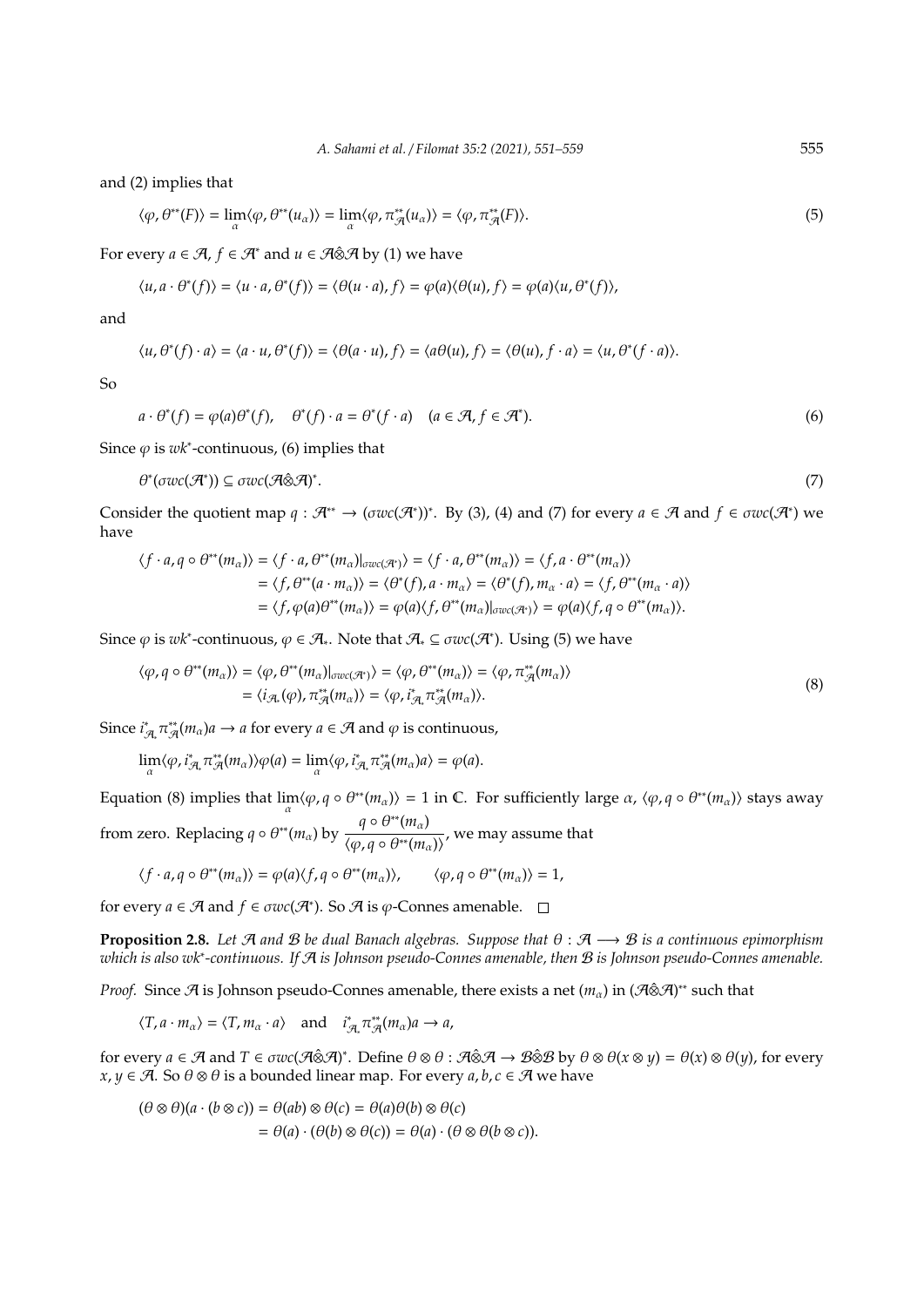By similarity for the right action, for every  $a \in \mathcal{A}$  and  $u \in \mathcal{A} \hat{\otimes} \mathcal{A}$  we have

 $\theta(a) \cdot (\theta \otimes \theta)(u) = (\theta \otimes \theta)(a \cdot u), \qquad (\theta \otimes \theta)(u) \cdot \theta(a) = (\theta \otimes \theta)(u \cdot a).$  (9)

By Goldstein's Theorem for every  $F \in (A \otimes A)^{**}$  there is a bounded net  $(u_\alpha)$  in  $A \otimes A$  such that  $wk^*$ -  $\lim_\alpha u_\alpha = F$ . Since  $(\theta \otimes \theta)^{**}$  is a *wk*<sup>\*</sup>-continuous map, (9) implies that for every  $a \in \mathcal{A}$ 

$$
\theta(a) \cdot (\theta \otimes \theta)^{**}(F) = wk^* - \lim_{\alpha} \theta(a) \cdot (\theta \otimes \theta)^{**}(u_{\alpha}) = wk^* - \lim_{\alpha} (\theta \otimes \theta)^{**}(a \cdot u_{\alpha}) = (\theta \otimes \theta)^{**}(a \cdot F),
$$
\n(10)

and

$$
(\theta \otimes \theta)^{**}(F) \cdot \theta(a) = wk^{*} - \lim_{\alpha} (\theta \otimes \theta)^{**}(u_{\alpha}) \cdot \theta(a) = wk^{*} - \lim_{\alpha} (\theta \otimes \theta)^{**}(u_{\alpha} \cdot a) = (\theta \otimes \theta)^{**}(F \cdot a). \tag{11}
$$

Using (9) for every  $a \in \mathcal{A}$ ,  $u \in \mathcal{A} \hat{\otimes} \mathcal{A}$  and  $f \in (\mathcal{B} \hat{\otimes} \mathcal{B})^*$  we have

$$
\langle u, a \cdot (\theta \otimes \theta)^*(f) \rangle = \langle u \cdot a, (\theta \otimes \theta)^*(f) \rangle = \langle \theta \otimes \theta (u \cdot a), f \rangle
$$

$$
= \langle (\theta \otimes \theta)(u), \theta(a) \cdot f \rangle = \langle u, (\theta \otimes \theta)^*(\theta(a) \cdot f) \rangle.
$$

So by similarity for the right action, we have

$$
a \cdot (\theta \otimes \theta)^*(f) = (\theta \otimes \theta)^*(\theta(a) \cdot f), \qquad (\theta \otimes \theta)^*(f) \cdot a = (\theta \otimes \theta)^*(f \cdot \theta(a)). \tag{12}
$$

Since  $\theta$  is a  $wk^*$ -continuous map, (12) implies that

$$
(\theta \otimes \theta)^*(\sigma wc(\mathcal{B}\hat{\otimes}\mathcal{B})^*) \subseteq \sigma wc(\mathcal{A}\hat{\otimes}\mathcal{A})^*.
$$
\n
$$
(13)
$$

By (10), (11) and (13) for every  $a \in \mathcal{A}$  and  $U \in \sigma wc(\mathcal{B} \hat{\otimes} \mathcal{B})^*$  we have

$$
\langle U, \theta(a) \cdot (\theta \otimes \theta)^{**}(m_{\alpha}) \rangle = \langle U, (\theta \otimes \theta)^{**}(a \cdot m_{\alpha}) \rangle = \langle (\theta \otimes \theta)^{*}(U), a \cdot m_{\alpha} \rangle = \langle (\theta \otimes \theta)^{*}(U), m_{\alpha} \cdot a \rangle
$$
  
=  $\langle U, (\theta \otimes \theta)^{**}(m_{\alpha} \cdot a) \rangle = \langle U, (\theta \otimes \theta)^{**}(m_{\alpha}) \cdot \theta(a) \rangle$ .

One can see that  $\theta^*(\mathcal{B}_*) \subseteq \mathcal{A}_*$ . For every  $\psi \in \mathcal{A}^{**}$  and  $h \in \mathcal{B}_*$  we have

$$
\langle i_{\mathcal{B}_s}^*(\theta^{**}(\psi),h\rangle = \langle \theta^{**}(\psi), i_{\mathcal{B}_s}(h)\rangle = \langle \theta^{**}(\psi),h\rangle = \langle \psi, \theta^{*}(h)\rangle = \langle \psi, i_{\mathcal{A}_s}(\theta^{*}(h))\rangle = \langle \theta i_{\mathcal{A}_s}^*(\psi),h\rangle,
$$

thus

$$
i_{\mathcal{B}_*}^* \theta^{**} = \theta i_{\mathcal{A}_*}^* \tag{14}
$$

Since  $\pi_{\mathcal{B}} \circ \theta \otimes \theta = \theta \circ \pi_{\mathcal{A}}$ , (14) implies that for every  $a \in \mathcal{A}$ 

 $\lim_{\alpha} (i_{\mathcal{B}_{\alpha}}^* \pi_{\mathcal{B}}^{*}(\theta \otimes \theta)^{**}(m_{\alpha}))\theta(a) = \lim_{\alpha} (\theta i_{\mathcal{A}_{\alpha}}^* \pi_{\mathcal{A}}^{*}(m_{\alpha}))\theta(a) = \theta(\lim_{\alpha} i_{\mathcal{A}_{\alpha}}^* \pi_{\mathcal{A}}^{*}(m_{\alpha})a) = \theta(a).$ 

So  $\mathcal{B}$  is Johnson pseudo-Connes amenable.  $\square$ 

**Corollary 2.9.** *Let* A *be a dual Banach algebra and let I be a wk*<sup>∗</sup> *-closed ideal of* A*. If* A *is Johnson pseudo-Connes amenable, then* A/*I is Johnson pseudo-Connes amenable.*

*Proof.* Since the quotient map *Q* :  $A \rightarrow A/I$  is a *wk*<sup>\*</sup>-continuous map, by Proposition 2.8 the dual Banach algebra A/*I* is Johnson pseudo-Connes amenable.

**Lemma 2.10.** *Let* A *be a Johnson pseudo-Connes amenable dual Banach algebra. Then* A *possess a central approximate identity.*

*Proof.* Suppose that  $\mathcal A$  is Johnson pseudo-Connes amenable. Then there is a net  $(m_\alpha)$  in  $(\mathcal A\hat\otimes\mathcal A)^{**}$  such that  $\langle T, a \cdot m_{\alpha} \rangle = \langle T, m_{\alpha} \cdot a \rangle$  and  $i_{\mathcal{A}}^* \pi_{\mathcal{A}}^{**}(m_{\alpha})a \to a$  for every  $a \in \mathcal{A}$  and  $T \in \sigma \mathit{wc}(\mathcal{A} \hat{\otimes} \mathcal{A})^*$ . Let  $M_{\alpha} = i_{\mathcal{A}}^* \pi_{\mathcal{A}}^{**}(m_{\alpha})$ . By Remark 2.2 we have  $i_{A}^*\pi_A^* = \pi_{\sigma w c}q$ , where  $q: (\mathcal{A} \hat{\otimes} \mathcal{A})^{**} \longrightarrow (\sigma w c (\mathcal{A} \hat{\otimes} \mathcal{A})^*)^*$  is the quotient map as in Remark 2.1. Since  $\pi_{\sigma w c}$  is an  $\tilde{A}$ -bimodule morphism, for every  $a \in \mathcal{A}$  we have

$$
aM_{\alpha} = a\pi_{\sigma wc}q(m_{\alpha}) = \pi_{\sigma wc}q(a \cdot m_{\alpha}) = \pi_{\sigma wc}(a \cdot m_{\alpha}|_{\sigma wc(\mathcal{A}\hat{\otimes}\mathcal{A})^*})
$$
  
=  $\pi_{\sigma wc}(m_{\alpha} \cdot a|_{\sigma wc(\mathcal{A}\hat{\otimes}\mathcal{A})^*}) = \pi_{\sigma wc}q(m_{\alpha} \cdot a) = \pi_{\sigma wc}q(m_{\alpha})a$   
=  $M_{\alpha}a$ .

So  $(M_\alpha)$  is a net in A satisfies  $aM_\alpha = M_\alpha a$  and  $M_\alpha a \to a$ . So A has a central approximate identity.  $\square$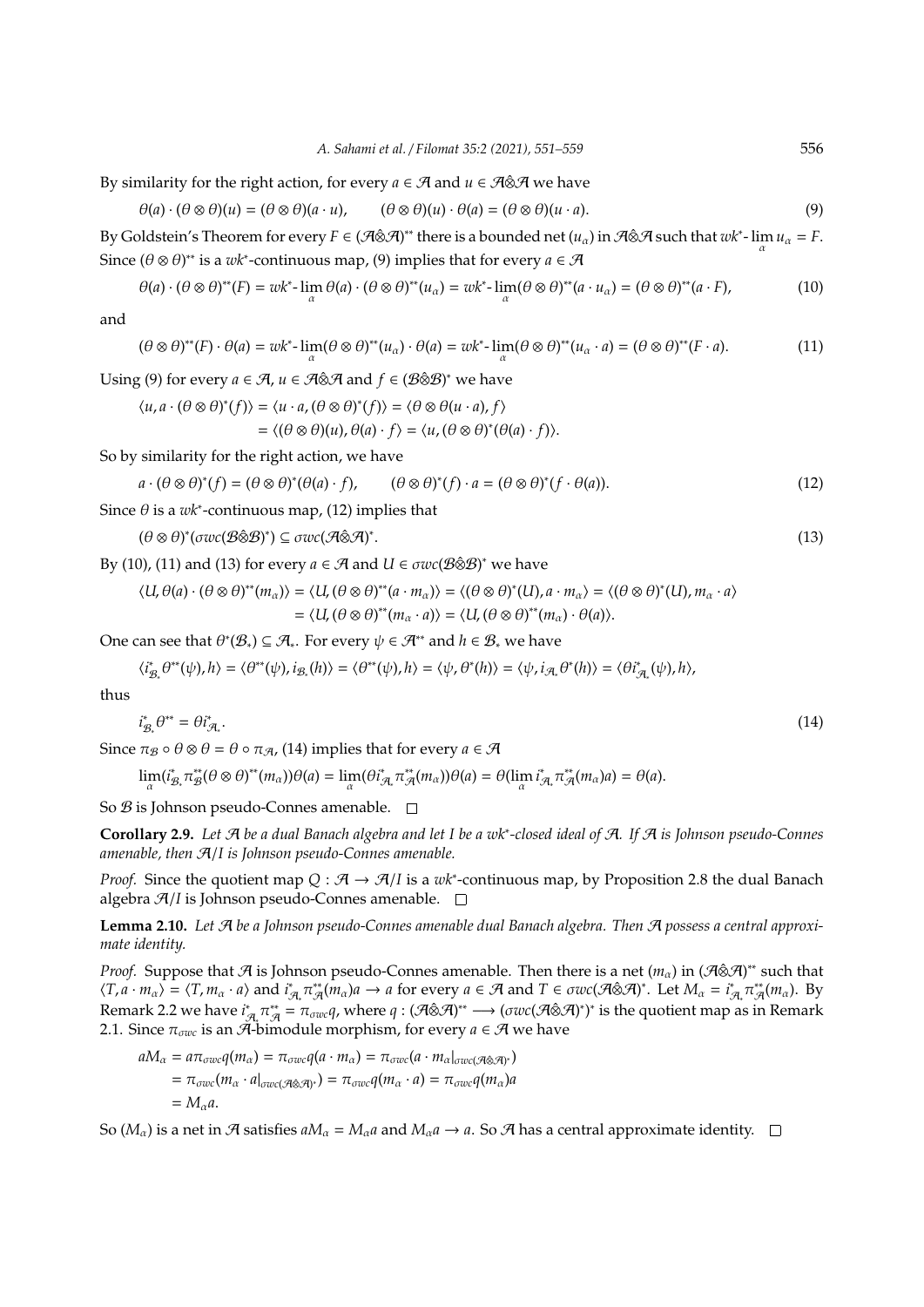## **3. Some Applications and Examples**

**Proposition 3.1.** *Let G be a locally compact group. The measure algebra M*(*G*) *is Johnson pseudo-Connes amenable if and only if G is amenable.*

*Proof.* Let *M*(*G*) be Johnson pseudo-Connes amenable. Since *M*(*G*) is unital, by Lemma 2.5, *M*(*G*) is approximate Connes amenable. Hence *G* is amenable [2, Theorem 5.2].

Conversely if *G* is amenable, then *M*(*G*) is Connes amenable [12, Theorem 5.4]. Thus by Lemma 2.3,  $M(G)$  is Johnson pseudo-Connes amenable.  $\square$ 

Let  $\mathcal A$  be a Banach algebra, *I* and *J* be arbitrary nonempty index sets and let *P* be a *J* × *I* matrix over  $\mathcal A$  such that  $||P||_{\infty} = \sup{||P_{j,i}|| : j \in J, i \in I} \le 1$ . The set of all  $I \times J$  matrices over A with finite  $\ell^1$ -norm and product  $XY = XPY$  is a Banach algebra, which is denoted by  $LM(\mathcal{A}, P)$  and it is called the  $\ell^1$ -Munn  $I \times \tilde{J}$  matrix algebra over  $\mathcal A$  with sandwich matrix P or briefly the  $\ell^1$ -Munn algebra [1].

Suppose that  $\mathcal A$  is a unital dual Banach algebra. Shojaee *et al.* showed that the  $\ell^1$ -Munn algebra  $LM(\hat{\mathcal{A}}, P) = \ell^1(I \times J, \mathcal{A})$  is a dual Banach algebra with respect to the predual  $c_0(I \times J, \mathcal{A}_*)$ , where  $I = J$  [19].

The Banach algebra of  $I \times I$ -matrices over  $\mathbb C$ , with finite  $\ell^1$ -norm and matrix multiplication is denoted by  $M_I(\mathbb{C})$ , where *I* is an arbitrary set. So  $M_I(\mathbb{C})$  is a dual  $\ell^1$ -Munn algebra over  $\mathbb C$  with sandwich matrix  $P = id$ .

**Theorem 3.2.** *Let I be a non-empty set. Then* M*I*(C) *is Johnson pseudo-Connes amenable if and only if I is finite.*

*Proof.* Let  $\mathcal{A} = M_I(\mathbb{C})$  be Johnson pseudo-Connes amenable. By Lemma 2.10,  $\mathcal{A}$  has a central approximate identity. Applying [3, Theorem 2.2], gives that *I* must be finite.

Conversely, if *I* is finite, then  $M_I(\mathbb{C})$  is Connes amenable [6, Theorem 3.7]. So by Lemma (2.3),  $M_I(\mathbb{C})$  is Johnson pseudo-Connes amenable.

Let A be a dual Banach algebra and let *I* be a totally ordered set. Then the set of all *I* × *I*-upper triangular matrices with the usual matrix operations and the norm  $|| [a_{i,j}]_{i,j \in I} || = \sum$  $\sum_{i,j\in I}$  ||  $a_{i,j}$  ||< ∞, becomes a Banach

algebra and it is denoted by

$$
UP(I,\mathcal{A}) = \{ \left[ a_{i,j} \right]_{i,j \in I}; a_{i,j} \in A \text{ and } a_{i,j} = 0 \text{ for every } i > j \}.
$$

**Theorem 3.3.** *Let* A *be a dual Banach algebra,* ϕ ∈ ∆*wk*<sup>∗</sup> (A) *and let I be a finite set. Then UP*(*I*, A) *is Johnson pseudo-Connes amenable if and only if* A *is Johnson pseudo-Connes amenable and* |*I*| = 1*.*

*Proof.* Let *UP*(*I*,  $\mathcal{A}$ ) be Johnson pseudo-Connes amenable. Assume that *I* = {*i*<sub>1</sub>, ..., *i*<sub>*n*</sub>} and  $\varphi$  in  $\Delta_{wk}(\mathcal{A})$ . We define a map  $\psi : UP(I,\mathcal{A}) \longrightarrow \mathbb{C}$  by  $\left[a_{i,j}\right]$  $\phi(a_{i_n,i_n})$  for every  $[a_{i,j}]$  $i,j \in I$  ∈ *UP*(*I*,  $\mathcal{A}$ ). Since  $\varphi$  is  $wk^*$ continuous,  $\psi \in \Delta_{wk^*}(UP(I,\mathcal{A}))$ . By Proposition 2.7, *UP*(*I*,  $\mathcal{A}$ ) is  $\psi$ -Connes amenable. By similar argument as in [17, Theorem 3.2], we have |*I*| = 1.

Converse is clear.  $\square$ 

A Banach algebra  $\mathcal A$  is called pseudo-amenable (pseudo-contractible) if there exists a not necessarily bounded net  $(u_{\alpha})$  in A⊗A such that  $a \cdot u_{\alpha} - u_{\alpha} \cdot a \to 0$   $(a \cdot u_{\alpha} = u_{\alpha} \cdot a)$  and  $\pi_{\mathcal{A}}(u_{\alpha})a \to a$  for every  $a \in \mathcal{A}$ , respectively. For more details see [5].

**Example 3.4.** *We give a Banach algebra which is Johnson pseudo-Connes amenable but it is not approximately* Connes amenable. The dual Banach sequence algebra  $\ell^1$  with pointwise multiplication is pseudo-contractible [5, page 2]. By [16, Lemma 2.2],  $\ell^1$  is Johnson pseudo-contractible. It follows that  $\ell^1$  is Johnson pseudo-Connes amenable but *[7, Theorem 3.2] implies that*  $\ell^1$  is not wk<sup>∗</sup>-approximately Connes amenable (for the definition see [7, Definition 2.1]). *Therefore*  $\ell^1$  is not approximately Connes amenable.

**Remark 3.5.** Note that the dual Banach sequence algebra  $\ell^1$  with pointwise multiplication has no unit. So the *previous example does not contradict Lemma 2.5.*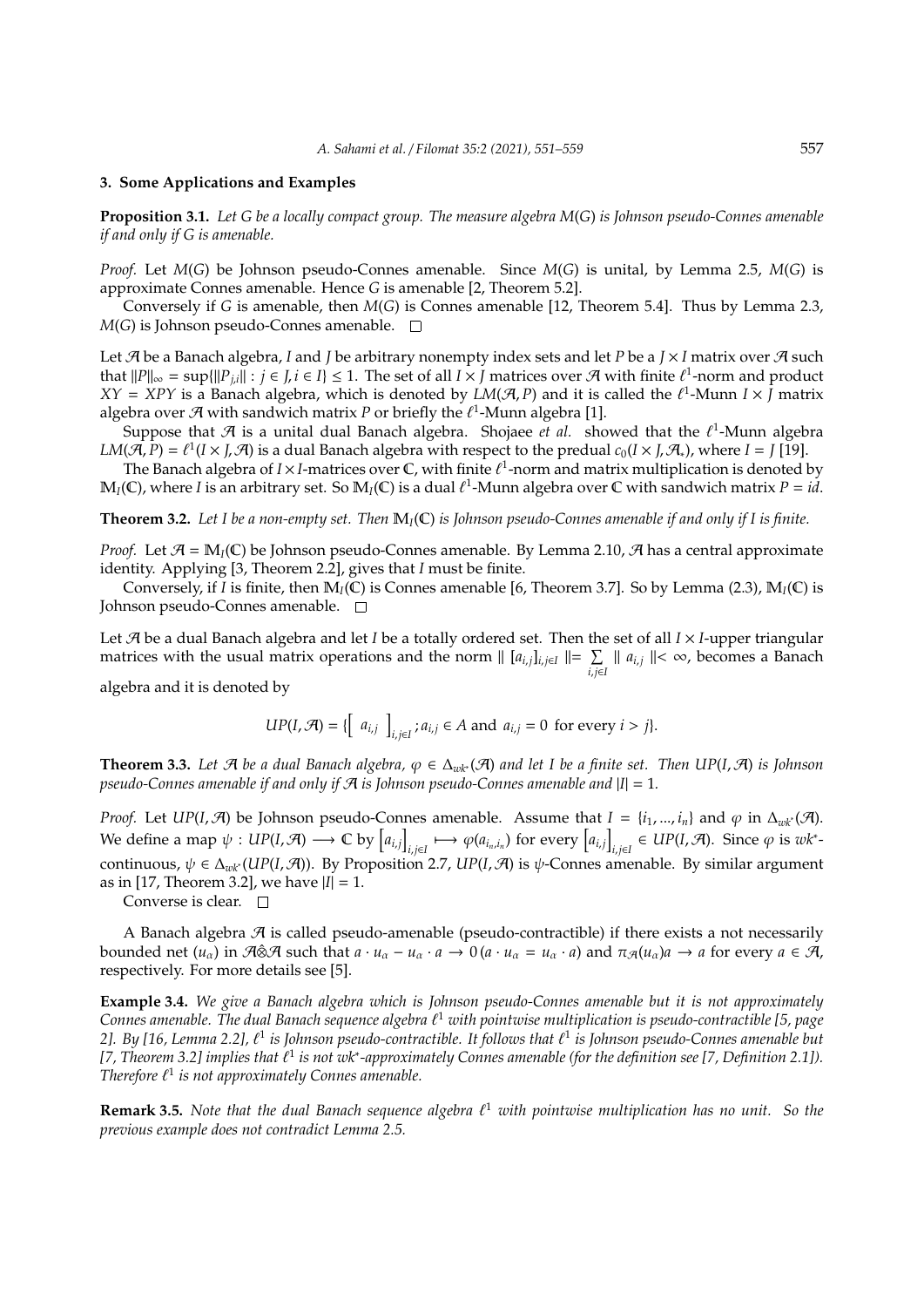A Banach algebra  $\mathcal A$  is called biflat if there exists a bounded  $\mathcal A$ -bimodule morphism  $\rho: \mathcal A \to (\mathcal A \hat \otimes \mathcal A)^*$ such that  $\pi_{\mathcal{A}}^{**} \circ \rho$  is the canonical embedding of  $\mathcal{A}$  into  $\mathcal{A}^{**}$ , see [14].

**Example 3.6.** *We give a Banach algebra which is pseudo-Connes amenable but it is not Johnson pseudo-contractible. The dual Banach algebra* M*I*(C) *as in Theorem 3.2 is biflat for every infinite set I [10, Proposition 2.7]. Using [4, Proposition 3.6],* M*I*(C) *has an approximate identity. Now [4, Proposition 3.5] implies that MI*(C) *is pseudo-amenable. So MI*(C) *is pseudo-Connes amenable for every infinite set I [7, page 11], but Theorem 3.2 implies that MI*(C) *is not Johnson pseudo-Connes amenable, where I is an infinite set.*

**Example 3.7.** Consider the Banach algebra  $\ell^1$  of all sequences  $a = (a_n)$  of complex numbers with

$$
||a|| = \sum_{n=1}^{\infty} |a_n| < \infty,
$$

*and the following product*

$$
(a * b)(n) = \begin{cases} a(1)b(1) & \text{if } n = 1\\ a(1)b(n) + b(1)a(n) + a(n)b(n) & \text{if } n > 1 \end{cases}
$$

*for every*  $a, b \in \ell^1$ . It is easy to see that  $\Delta(\ell^1) = \{\varphi_1\} \cup \{\varphi_1 + \varphi_n : n \geq 2\}$ , where  $\varphi_n(a) = a(n)$  for every  $a \in \ell^1$ . We *claim that* (` 1 ,∗) *is a dual Banach algebra with respect to c*0*. It is clear that c*<sup>0</sup> *is a closed subspace of* ` <sup>∞</sup>*. We show that*  $c_0$  *is an*  $\ell^1$ -module with dual actions. For every  $a \in \ell^1$  and  $\lambda \in c_0$  we have

$$
a \cdot \lambda(n) = \begin{cases} \sum_{k=1}^{\infty} a(k)\lambda(k) & \text{if } n = 1\\ (a(1) + a(n))\lambda(n) & \text{if } n > 1. \end{cases}
$$

*Since* λ *vanishes at infinity and* sup |*a*(*n*)| < ∞*, one can see that a* · λ *vanishes at infinity. So a* · λ ∈ *c*<sup>0</sup> *and similarity n*

for the right action. We claim that  $\ell^1$  is not Johnson pseudo-Connes amenable. Suppose conversely that  $\ell^1$  is Johnson *pseudo-Connes amenable. Since* φ1 *is wk\*-continuous, by Proposition 2.7, €<sup>1</sup> is φ<sub>1</sub>-Connes amenable. Using [17, Proposition 3.1] and by similar argument as in [17, Theorem 3.2] there is a bounded net*  $(m_\alpha)$  *in*  $\ell^1$  *that satisfies* 

$$
a * m_{\alpha} - \varphi_1(a) m_{\alpha} \xrightarrow{wk^*} 0 \quad and \quad \varphi_1(m_{\alpha}) \longrightarrow 1 \qquad (a \in \ell^1). \tag{15}
$$

*Choose a* =  $\delta_n$  *in*  $\ell^1$ , where  $n \ge 2$ . So  $\varphi_1(\delta_n) = 0$ , using (15) we have  $\delta_n * m_\alpha \stackrel{wk^*}{\longrightarrow} 0$  *in*  $\ell^1$ . One can see that  $\delta_n * m_\alpha = (m_\alpha(1) + m_\alpha(n))\delta_n$ . Consider  $\delta_n$  as an element in c<sub>0</sub>, where  $n \ge 2$ . So

$$
\lim_{\alpha} \langle \delta_n, \delta_n * m_\alpha \rangle = \lim_{\alpha} m_\alpha(1) + m_\alpha(n) = 0.
$$

*Since*  $\lim_{\alpha} m_{\alpha}(1) = 1$  *and*  $\lim_{\alpha} m_{\alpha}(n) = -1$  *for every*  $n \ge 2$ *, we have*  $\sup_{\alpha} ||m_{\alpha}|| = \infty$ *, which contradicts the boundedness of the net*  $(m_\alpha)$ *.* 

**Example 3.8.** *We give a Banach algebra which is* φ*-Connes amenable but it is not Johnson pseudo-Connes amenable.* Set  $A = \begin{pmatrix} C & C \ 0 & 0 \end{pmatrix}$ . With the usual matrix multiplication and  $\ell^1$ -norm,  $A$  is a Banach algebra. Suppose in *contradiction that* A *is Johnson pseudo-Connes amenable. Since* C *is a dual Banach algebra,* A *is a dual Banach algebra.* So by Lemma 2.10 there exists a net  $(M_\alpha)$  in A satisfies a $M_\alpha = M_\alpha a$  and  $M_\alpha a \to a$ . Define the map  $\phi : \mathcal{A} \longrightarrow \mathbb{C}$  *by* 

$$
\phi\left(\begin{array}{cc}a&b\\0&0\end{array}\right)=a,\qquad (a,b\in\mathbb{C}).
$$

It is clear that  $\phi$  is a wk\*-continuous linear and multiplicative map and also for every X, Y ∈ A we have YX =  $\phi$ (Y)X. *Choose*  $X \in \mathcal{A}$  *such that*  $\phi(X) = 1$ *. So*  $X = X \lim_{\alpha} M_{\alpha} = \lim_{\alpha} M_{\alpha}$ *. One can see that* X *is a unit for*  $\mathcal{A}$ *. So*